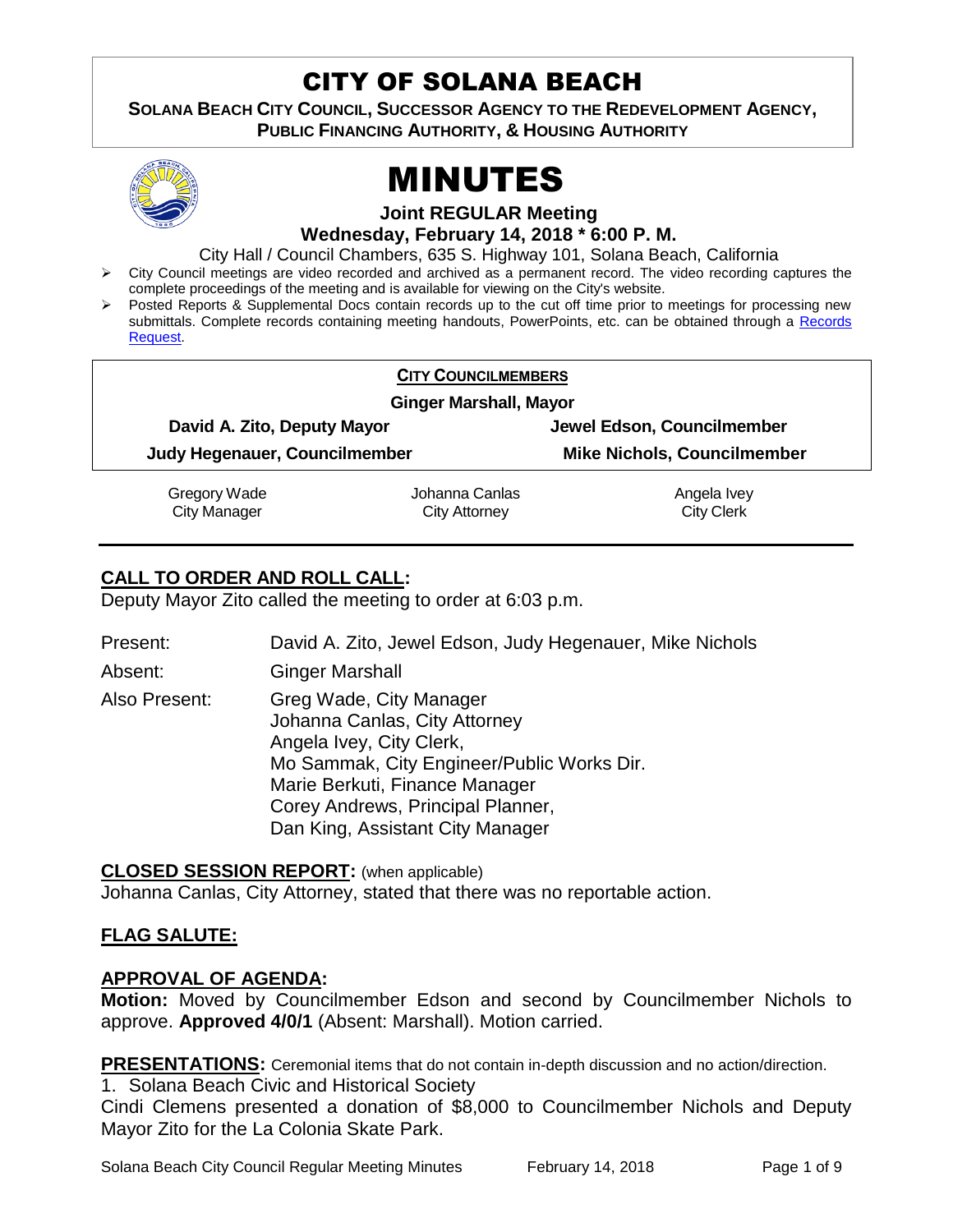# **ORAL COMMUNICATIONS: None**

This portion of the agenda provides an opportunity for members of the public to address the City Council on items relating to City business and not appearing on today's agenda by submitting a speaker slip (located on the back table) to the City Clerk. Comments relating to items on this evening's agenda are taken at the time the items are heard. Pursuant to the Brown Act, no action shall be taken by the City Council on public comment items. Council may refer items to the City Manager for placement on a future agenda. The maximum time allotted for each presentation is THREE MINUTES (SBMC 2.04.190). Please be aware of the timer light on the Council Dais.

# **COUNCIL COMMUNITY ANNOUNCEMENTS / COMMENTARY:**

*An opportunity for City Council to make brief announcements or report on their activities. These items are not agendized for official City business with no action or substantive discussion.* 

# **A. CONSENT CALENDAR:** (Action Items) (A.1. - A.4.)

Items listed on the Consent Calendar are to be acted in a single action of the City Council unless pulled for discussion. Any member of the public may address the City Council on an item of concern by submitting to the City Clerk a speaker slip (located on the back table) before the Consent Calendar is addressed. Those items removed from the Consent Calendar by a member of the Council will be trailed to the end of the agenda, while Consent Calendar items removed by the public will be discussed immediately after approval of the Consent Calendar.

#### **A.1. Minutes of the City Council.**

Recommendation: That the City Council

1. Approve the Minutes of the City Council Meetings held December 13, 2017. See Approved Minutes [http://www.ci.solana-beach.ca.us/index.asp?SEC=F0F1200D-21C6-4A88-8AE1-0BC07C1A81A7&Type=B\\_BASIC](http://www.ci.solana-beach.ca.us/index.asp?SEC=F0F1200D-21C6-4A88-8AE1-0BC07C1A81A7&Type=B_BASIC) **Motion:** Moved by Councilmember Nichols and second by Councilmember Edson to approve. **Approved 4/0/1** (Absent: Marshall). Motion carried.

# **A.2. Register Of Demands.** (File 0300-30)

Recommendation: That the City Council

1. Ratify the list of demands for January 6, 2018 through January 26, 2018.

[Item A.2. Report \(click here\)](https://solanabeach.govoffice3.com/vertical/Sites/%7B840804C2-F869-4904-9AE3-720581350CE7%7D/uploads/Item_A.2._Report_(click_here)_-_02-14-18.PDF)

*Posted Reports & Supplemental Docs contain records up to the cut off time, prior to the start of the meeting, for processing new submittals. The final official record containing handouts, PowerPoints, etc. can be obtained through a Records Request to the City Clerk's Office.* **Motion:** Moved by Councilmember Nichols and second by Councilmember Edson to approve. **Approved 4/0/1** (Absent: Marshall). Motion carried.

# **A.3. General Fund Adopted Budget for Fiscal Year 2017-2018 Changes.** (File 0330-30)

Recommendation: That the City Council

1. Receive the report listing changes made to the Fiscal Year 2017-2018 General Fund Adopted Budget.

[Item A.3. Report \(click here\)](https://solanabeach.govoffice3.com/vertical/Sites/%7B840804C2-F869-4904-9AE3-720581350CE7%7D/uploads/Item_A.3._Report_(click_here)_-_02-14-18.PDF)

*Posted Reports & Supplemental Docs contain records up to the cut off time, prior to the start of the meeting, for processing new submittals. The final official record containing handouts, PowerPoints, etc. can be obtained through a Records Request to the City Clerk's Office.*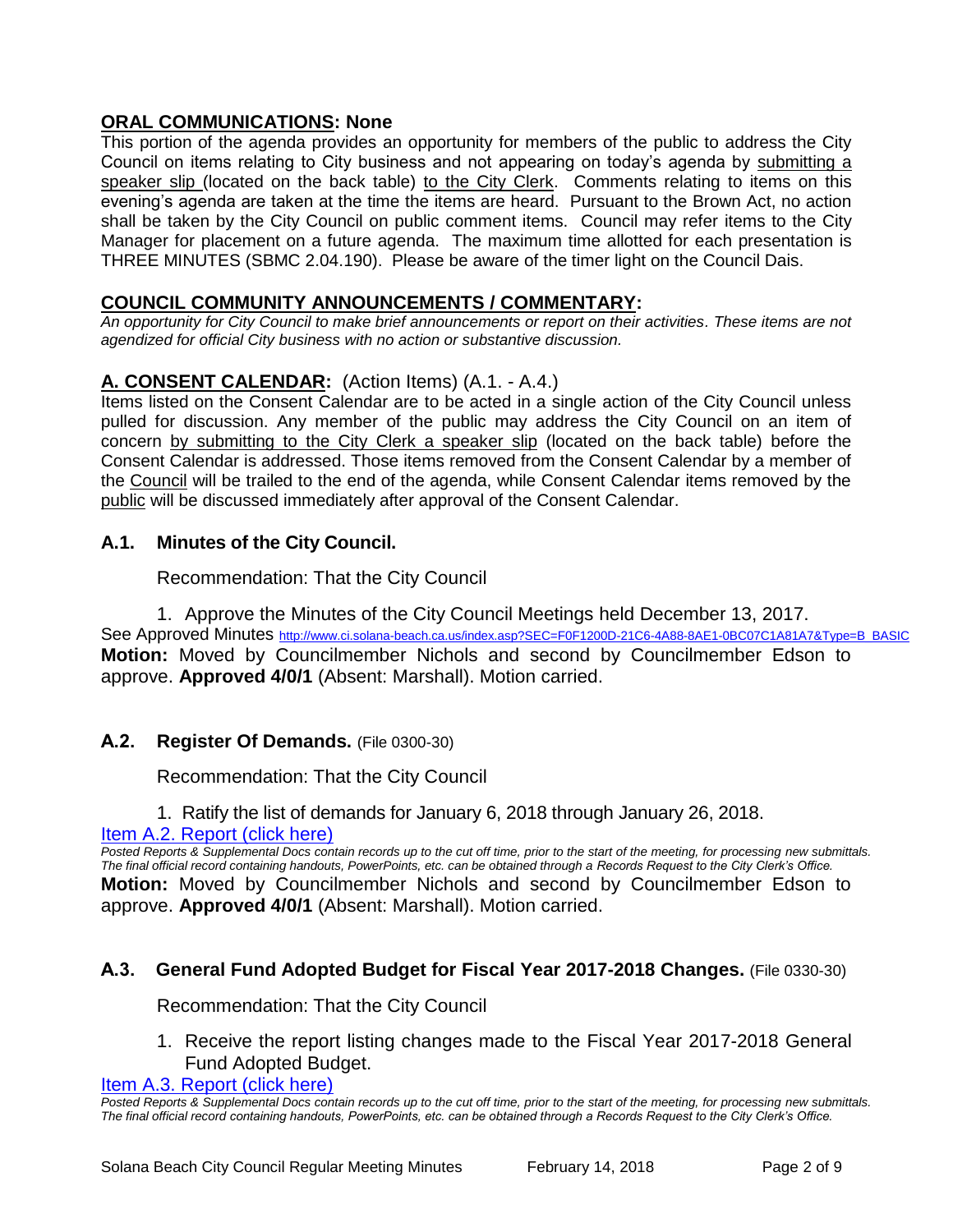**Motion:** Moved by Councilmember Nichols and second by Councilmember Edson to approve. **Approved 4/0/1** (Absent: Marshall). Motion carried.

# **A.4. Streetlight Preventative Maintenance and Repair Services.** (File 0820-35)

Recommendation: That the City Council

#### 1. Adopt **Resolution 2018-011:**

- a. Authorizing the City Manager to execute Amendment No. 2 to the Professional Services Agreement with Siemens Industry, Inc. for streetlight preventative maintenance and repair services for FY 2017/18 to increase the compensation by \$37,095 for a contract total amount not to exceed \$69,429.
- b. Authorizing an appropriation of \$33,745 from the Streetlight District Reserves for partial funding of the amendment to the Agreement with Siemens Industry, Inc.
- c. Authorizing the City Treasurer to amend the FY 2017/18 Adopted Budget accordingly.

#### [Item A.4. Report \(click here\)](https://solanabeach.govoffice3.com/vertical/Sites/%7B840804C2-F869-4904-9AE3-720581350CE7%7D/uploads/Item_A.4._Report_(click_here)_-_02-14-18.PDF)

*Posted Reports & Supplemental Docs contain records up to the cut off time, prior to the start of the meeting, for processing new submittals. The final official record containing handouts, PowerPoints, etc. can be obtained through a Records Request to the City Clerk's Office.* **Motion:** Moved by Councilmember Nichols and second by Councilmember Edson to approve. **Approved 4/0/1** (Absent: Marshall). Motion carried.

# **B. PUBLIC HEARINGS:** (B.1. – B.3.)

This portion of the agenda provides citizens an opportunity to express their views on a specific issue as required by law after proper noticing by submitting a speaker slip (located on the back table) to the City Clerk. After considering all of the evidence, including written materials and oral testimony, the City Council must make a decision supported by findings and the findings must be supported by substantial evidence in the record. An applicant or designees for a private development/business project, for which the public hearing is being held, is allotted a total of fifteen minutes to speak, as per SBMC 2.04.210. A portion of the fifteen minutes may be saved to respond to those who speak in opposition. All other speakers have three minutes each. Please be aware of the timer light on the Council Dais.

#### **B.1. Public Hearing: 201 Lomas Santa Fe, Applicant: AT&T Mobility, Case 17-17-15.** (File 0610-60)

Recommendation: The proposed project meets the minimum zoning requirements under the SBMC, may be found to be consistent with the General Plan and may be found, as conditioned, to meet the discretionary findings required as discussed in this report to approve a DRP. Therefore, Staff recommends that the City Council:

- 1. Conduct the Public Hearing: Open the Public Hearing, Report Council Disclosures, Receive Public Testimony, and Close the Public Hearing.
- 2. Find the project exempt from the California Environmental Quality Act pursuant to Section 15301 of the State CEQA Guidelines; and
- 3. Adopt **Resolution 2017-167** conditionally approving a CUP/DRP/SDP for a new WCF and associated equipment located on the roof of an existing commercial office building at 201 Lomas Santa Fe, Solana Beach.

[Item B.1. Report \(click here\)](https://solanabeach.govoffice3.com/vertical/Sites/%7B840804C2-F869-4904-9AE3-720581350CE7%7D/uploads/Item_B.1._Report_(click_here)_-_02-14-18.PDF)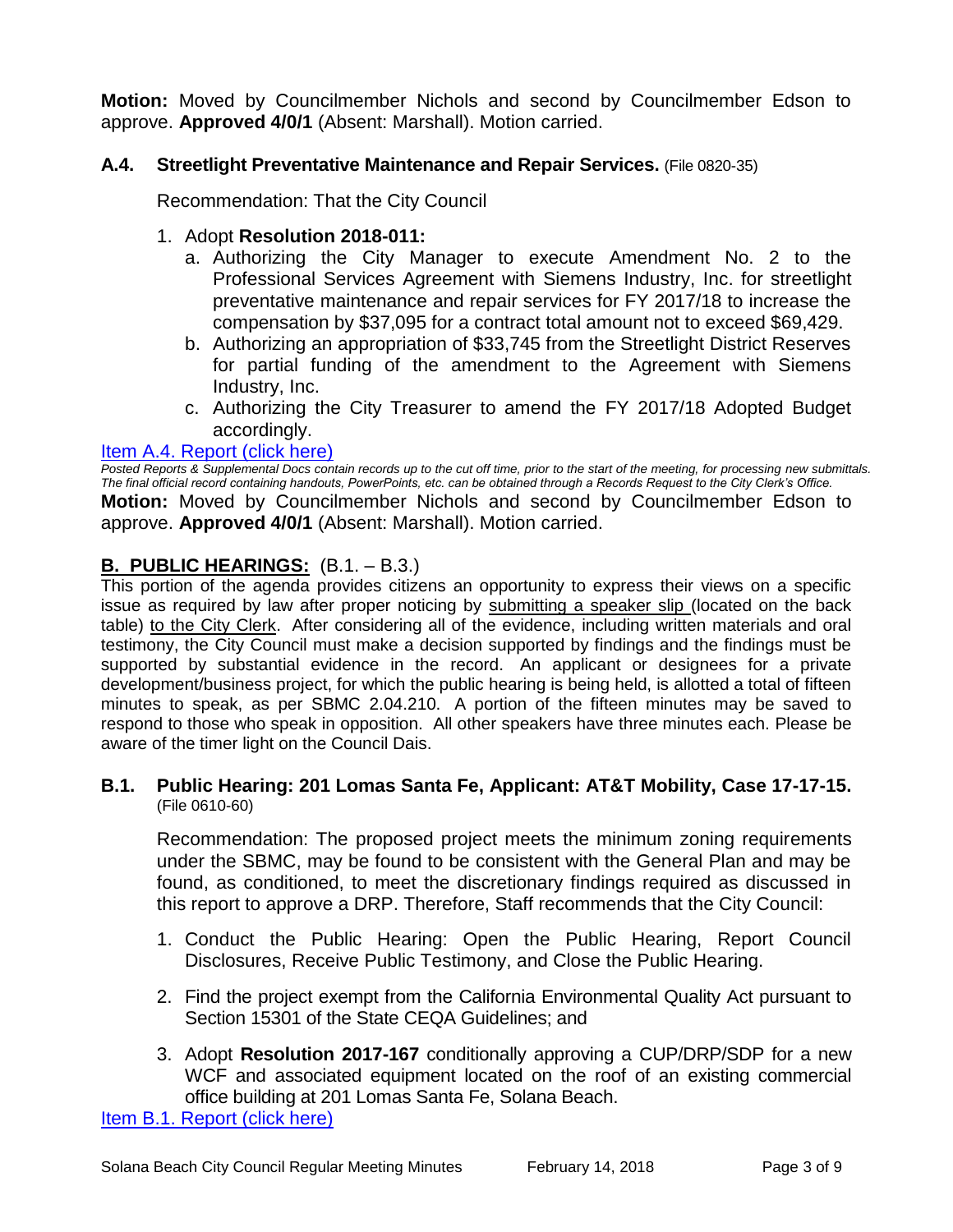#### B.1. [Updated Report #1 \(02-13-18\)](https://solanabeach.govoffice3.com/vertical/Sites/%7B840804C2-F869-4904-9AE3-720581350CE7%7D/uploads/B.1._Supplemental_Documents_-_02-13-18.pdf)

*Posted Reports & Supplemental Docs contain records up to the cut off time, prior to the start of the meeting, for processing new submittals. The final official record containing handouts, PowerPoints, etc. can be obtained through a Records Request to the City Clerk's Office.*

Greg Wade, City Manager, introduced the item.

Corey Andrews, Principal Planner, presented a PowerPoint (on file) reviewing the applicant's third alternative.

Tim Henion, Applicant's representative, stated that they tried to address all concerns as well as they could and that they were available for questions.

Deputy Mayor Zito opened the public hearing.

Council disclosures.

Council and Staff discussed the fence on the edge of the street, a lower fence, allowing walking space between the existing asphalt curb and fence, a black vinyl chain link fence that vines could grow on, and restricting construction vehicle parking on site rather than in the neighborhood.

Gerri Retman (time donated by Ira Opper) thanked Council for listening to the surrounding neighbors of the building and the applicant for extending the tolling agreement and addressing the negative impact, and said that the new design was much better, to consider saving the tree if possible, a chain link fence was not ideal and a hurried way to replace the bamboo, and asked that the telecommunications issue be separated from the fence issue and to work further with the property owners to address the area.

**Motion:** Moved by Councilmember Nichols and second by Councilmember Edson to close the public hearing. **Approved 4/0/1** (Absent: Marshall). Motion carried.

Council and Staff discussed keeping the tree, Staff monitoring, if the tree had to be replaced that a 60-inch box tree in the same species would be ideal, to work with a local 3<sup>rd</sup> party landscaper or other gardeners for the street planting for something attractive and acceptable, and that the enforcement mechanism be addressed.

**Motion:** Moved by Councilmember Nichols and second by Councilmember Edson to approve. **Approved 4/0/1** (Absent: Marshall). Motion carried.

#### **B.2. Public Hearing: 439 S. Cedros, Applicant: 439 Cedros, LLC, Case 17-17-29.** (File 0600-40)

Recommendation: The proposed project meets the minimum zoning requirements under the SBMC, may be found to be consistent with the General Plan and may be found, as conditioned, to meet the discretionary findings required as discussed in this report to approve a DRP. Therefore, Staff recommends that the City Council:

1. Conduct the Public Hearing: Open the Public Hearing, Report Council Disclosures, Receive Public Testimony, and Close the Public Hearing.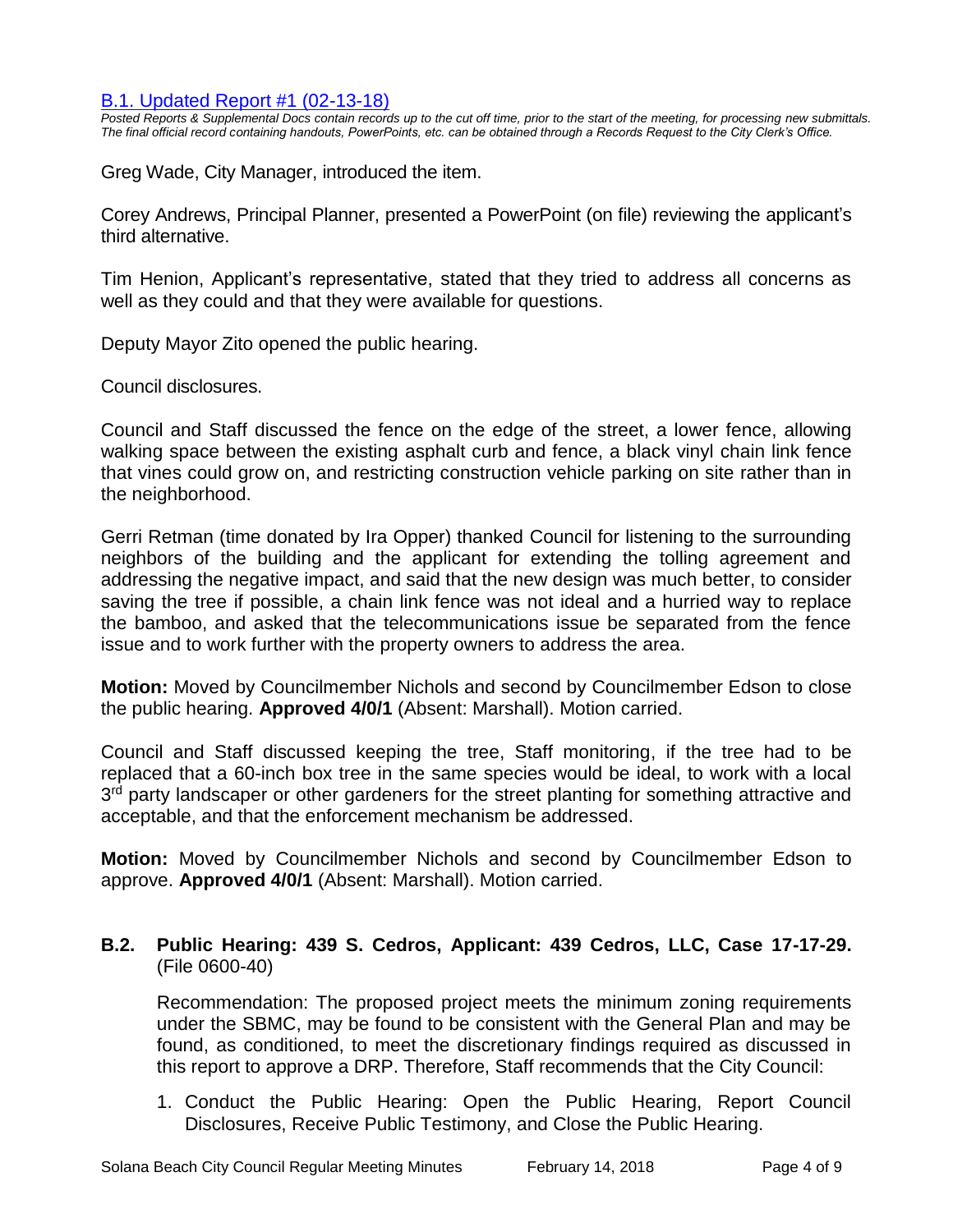- 2. Find the project exempt from the California Environmental Quality Act pursuant to Section 15303 of the State CEQA Guidelines; and
- 3. If the City Council makes the requisite findings and approves the project, adopt **Resolution 2018-014** conditionally approving a DRP to convert 1,291 square feet of an existing commercial building to a café, construct a new 540 square foot outdoor seating area and a new parking lot to provide 16 new parking spaces at 439 S. Cedros Avenue.

[Item B.2. Report \(click here\)](https://solanabeach.govoffice3.com/vertical/Sites/%7B840804C2-F869-4904-9AE3-720581350CE7%7D/uploads/Item_B.2._Report_(click_here)_-_02-14-18.pdf)

[B.2. Supplemental Documents \(02-14-18](https://solanabeach.govoffice3.com/vertical/Sites/%7B840804C2-F869-4904-9AE3-720581350CE7%7D/uploads/B.2._Supplemental_Documents_(02-14-18_updated_730am).pdf) updated 730am)

*Posted Reports & Supplemental Docs contain records up to the cut off time, prior to the start of the meeting, for processing new submittals. The final official record containing handouts, PowerPoints, etc. can be obtained through a Records Request to the City Clerk's Office.*

Greg Wade, City Manager, introduced the item.

Corey Andrews, Principal Planner, presented a PowerPoint (on file).

Council and Staff discussed that the patio area would have an architectural feature over it but would not cover it entirely, that the parking spaces were an existing non-confirming use, to change the existing sidewalk size it would result in losing existing parking spaces, that they were allowed to maintain the non-conformity so they would have 26 spaces, which included 10 non-conforming spaces, that the 10 non-confirming spaces were not very functional, that if the applicant wanted to change the café to a bar someday they would be required to return to Council for approval, an entertainment license was a discretionary permit usually issued by Staff, a condition was added that if the lease was terminated that the parking spaces would be required within 6 months of the notice of the lease termination, roofing materials were standard commercial construction, to consider a condition that if they applied for an entertainment license in the future that it would be conditioned that the surrounding neighborhood would be notified, and that a dedication of right-of-way was maintained to control the sidewalk.

Deputy Mayor Zito opened the public hearing.

Council disclosures.

Brian Church, Project Architect, stated that they did not have a presentation.

Council, Staff, and Applicant discussed the parking issue and removing the encroachment on the sidewalk, that if the parking was changed to parallel it would result in losing parking, the roofing materials and how it deals with sound, that Belly Up upgraded their roof and it contained the sound more than in the past, that there was no plan to use the space for music, that all changes were being made within the existing footprint, that all spaces were not changed except the ADA space.

Discussion continued regarding that the existing driveway did not meet standards so it was being reconstructed to comply, that the parking area was being modified, that the sidewalk was in the right-of-way, there was 16-18 inches of bumper overhang, that Public Works reviewed the project trying to bring it up to conformity but they would lose required parking, that the Resolution stated the applicant would indemnify the City of any claims that arrived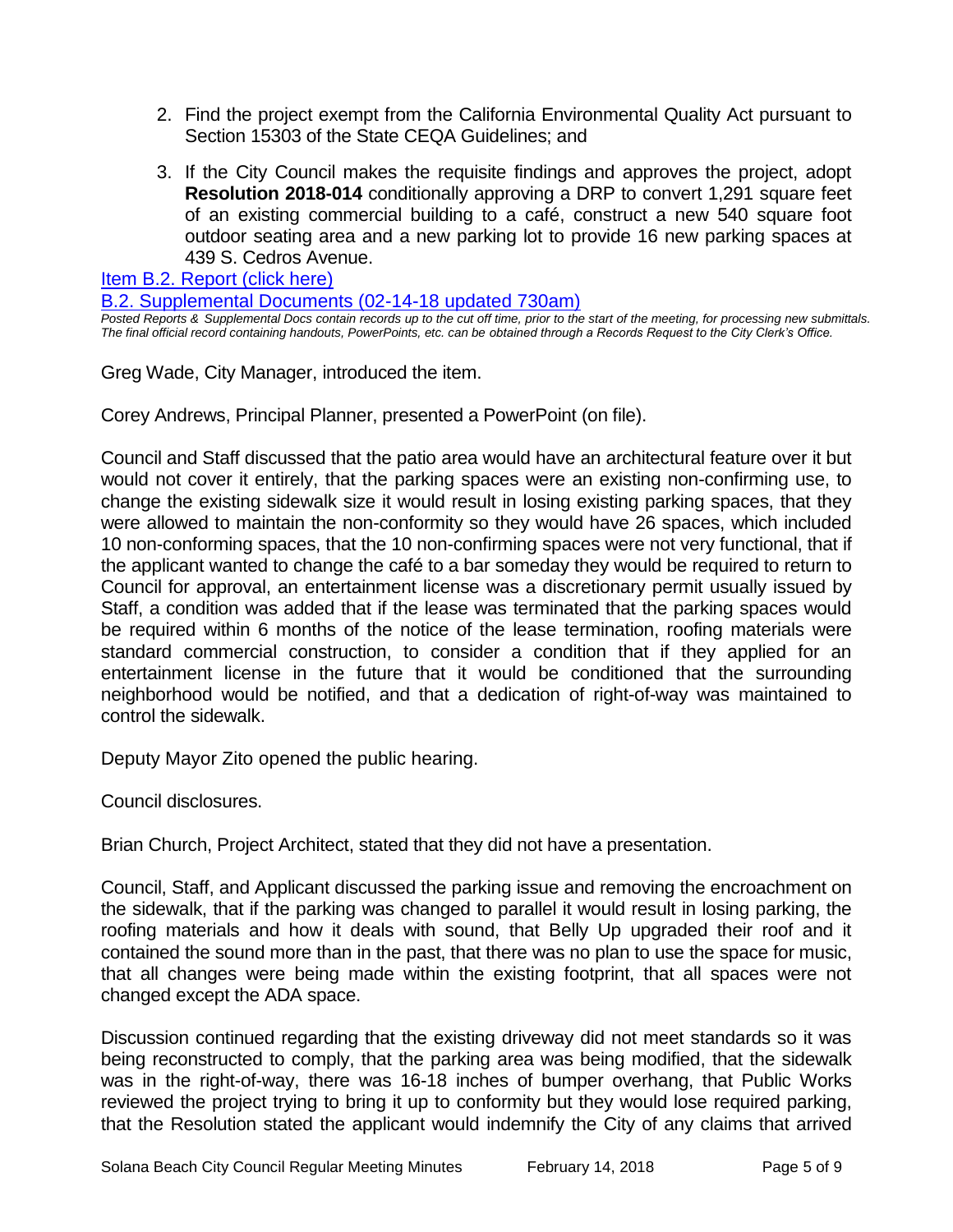from the development of this site so the applicant had the duty to defend the City and reimburse for any attorney fees.

Discussion continued regarding the difficult turnaround in the parking area, that the project was a good re-use of the building, that the parking needed to work better even though there was an attempt to utilize the exemption clause in the City's code, that some compromise was need to make it better for everyone and the success of the business and its visitors, that the area had entrances to office spaces, that they could tuck in a few parallel spaces and reduce a regular space or two since the requirement was less than the project was offering.

Brian Church, applicant's representation, stated that they would work on the project further and ask Council for the additional time to see what else could be done on the project.

**Motion:** Moved by Councilmember Edson and second by Councilmember Nichols to continue to a date certain to March 14, 2018. **Approved 4/0/1** (Absent: Marshall). Motion carried.

#### **B.3. Public Hearing: 601 W. Circle, Applicants: Harris, Case 17-17-13.** (File 0600-40)

Recommendation: The proposed project meets the minimum objective requirements under the LUP, SBMC, is consistent with the General Plan and may be found, as conditioned, to meet the discretionary findings required as discussed in this report to approve a DRP. Therefore, Staff recommends that the City Council:

- 1. Conduct the Public Hearing: Open the Public Hearing, Report Council Disclosures, Receive Public Testimony, and Close the Public Hearing.
- 2. Find the project exempt from the California Environmental Quality Act pursuant to Section 15303 of the State CEQA Guidelines; and
- 3. If the City Council makes the requisite findings and approves the project, adopt **Resolution 2018-013** conditionally approving to convert the existing garage to living area, add a covered patio and remodel the interior of an existing single-story residence on property at 601 W. Circle Drive.

[Item B.3. Report \(click here\)](https://solanabeach.govoffice3.com/vertical/Sites/%7B840804C2-F869-4904-9AE3-720581350CE7%7D/uploads/Item_B.3._Report_(click_here)_-_02-14-18.PDF)

[B.3. Updated Report #1 \(02-14-18\)](https://solanabeach.govoffice3.com/vertical/Sites/%7B840804C2-F869-4904-9AE3-720581350CE7%7D/uploads/B.3._Updated_Report_1_-_02-14-18.pdf)

[B.3. Supplemental Documents \(02-14-18 updated 145pm\)](https://solanabeach.govoffice3.com/vertical/Sites/%7B840804C2-F869-4904-9AE3-720581350CE7%7D/uploads/B.3._Supplemental_Documents_(02-14-18_updated_146pm).pdf)

*Posted Reports & Supplemental Docs contain records up to the cut off time, prior to the start of the meeting, for processing new submittals. The final official record containing handouts, PowerPoints, etc. can be obtained through a Records Request to the City Clerk's Office.*

Greg Wade, City Manager, introduced the item.

Corey Andrews, Principal Planner, presented a PowerPoint (on file).

Councilmember discussed irrigation options, parking regulations and the number of parking spaces, and that if termite damage was identified the application would be required to return to update the calculation.

Deputy Mayor Zito opened the public hearing.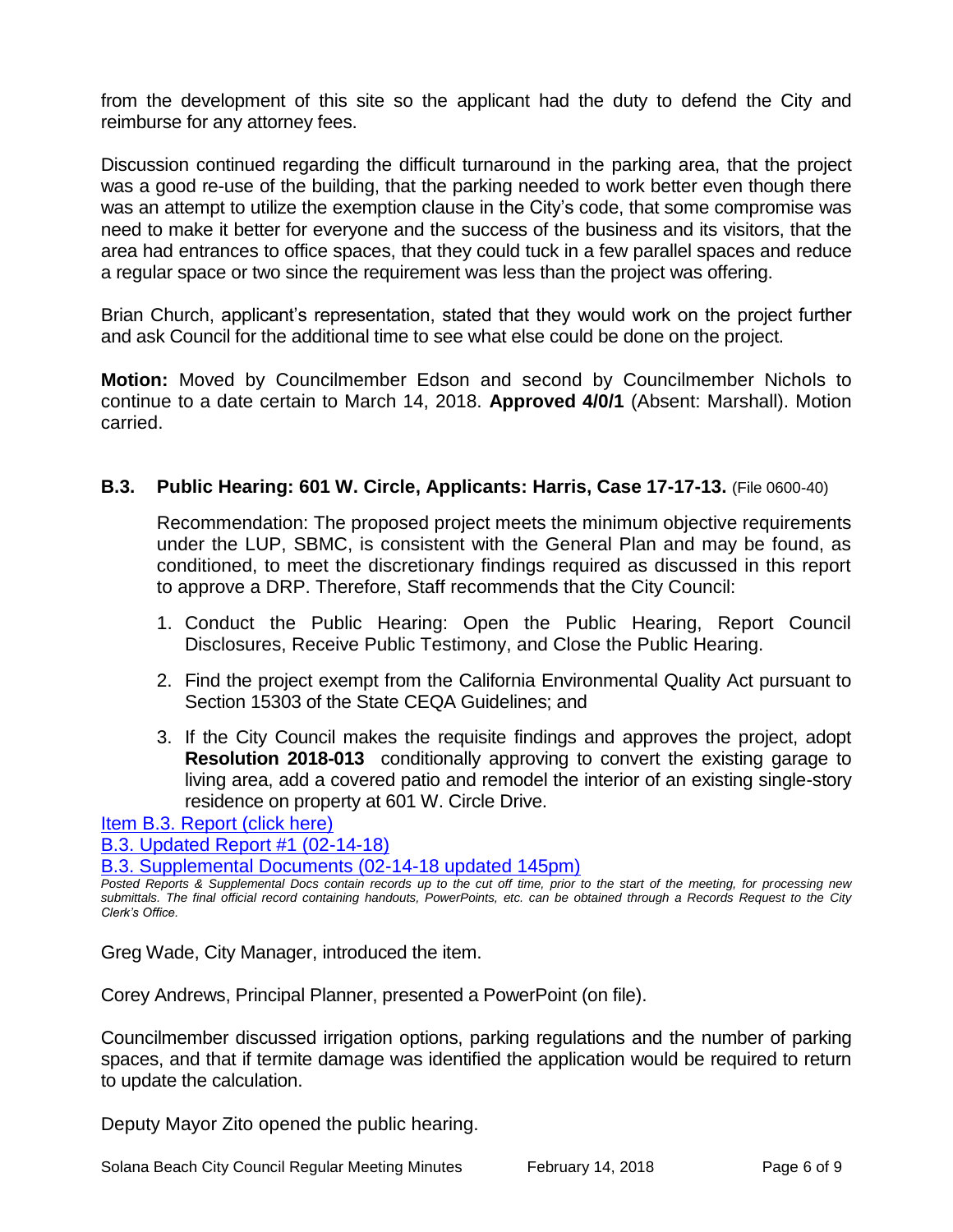# Council disclosures.

Jim Dyjak, applicant representative, said that they worked within the guidelines allowed while being sensitive to the bluff top property and allowed them to repair and remodel their property, that a structural engineer reviewed it before the project was proposed to the City, that no foundation or concrete work would be done within the footprint of the house, there were two piers outside of the geological set back line, and there was a large masonry fireplace in the center of the house that went all the way down into the bluff and they proposed removing it from the bluff.

Council and Applicant discussed the existing bamboo planted that blocked views and whether it would be removed, that the applicant would adhere to whatever conditions in the right-of-way, and that vegetation can be a discretionary process and could condition the project.

Bill Kempner (time donated by Bonnie Kempner) presented a PowerPoint (on file) and said that he lived in the area and asked for some considerations for some landscape guidelines for this project, he showed pictures of the vegetation plant growth over time and the current height, requested that Council condition the project with a specified vegetation height including the complete removal of the bamboo and trees to alleviate any future conflicts with the neighbor. He stated that he asked the applicant to trim the vegetation to 10 ft., at the initial cost of the neighbors and then for the applicant to maintain it, but he returned with a proposal to trim to 14 ft. with no guarantee of any repetitive maintenance, asked that the fence structure meet the City's code, and he said that it had been difficult to work with the neighbor on the overgrowth for view and neighborhood compatibility.

Kristin Brinner stated that she lived in the City and was the co-chair of the Beach Coastal Preservation Committee for San Diego Surfrider, that the bulk of the house was set west of the required 40 ft. setback and the bluffs had eroded so that the residence is 13 ft. from the bluff's edge and the deck is 4 ft. from it, that any findings that the project would be safe from erosion over 75 years directly contradicts the economic justification for the Army Corps Coastal Storm Drain Reduction project which relies on the justification that all structures along the bluff would be threatened by erosion over 50 years of erosion, the proposed project did not comply with the City's LUP (Local Use Plan) policies, that stated that structures could be improved without any increase in the structure, safe setbacks, and that all new development should be designed for removal if endangered, and that rate of erosion calculation was objectionable, and that the project should be denied.

Greg Wade, City Manager, said that the 75 year time period applied to new development and that this project was landward of the GSL (geological setback lines) so the entire structure was not subject to that 75 yr. period, the rest of the project was built in 1951, so Staff's position was that it did not conflict with the Army Corps project, that there was no work on the decks, that the Staff Report included a guideline about improvements of that are subject to 5 ft. within the bluff top, and the project as proposed did not conflict with that policy.

Jim Knowlton, City's 3<sup>rd</sup> party consultant, Geopacific, said that he reviewed the Surfrider's letter, that it was well written and factual, that the statement about State Parks and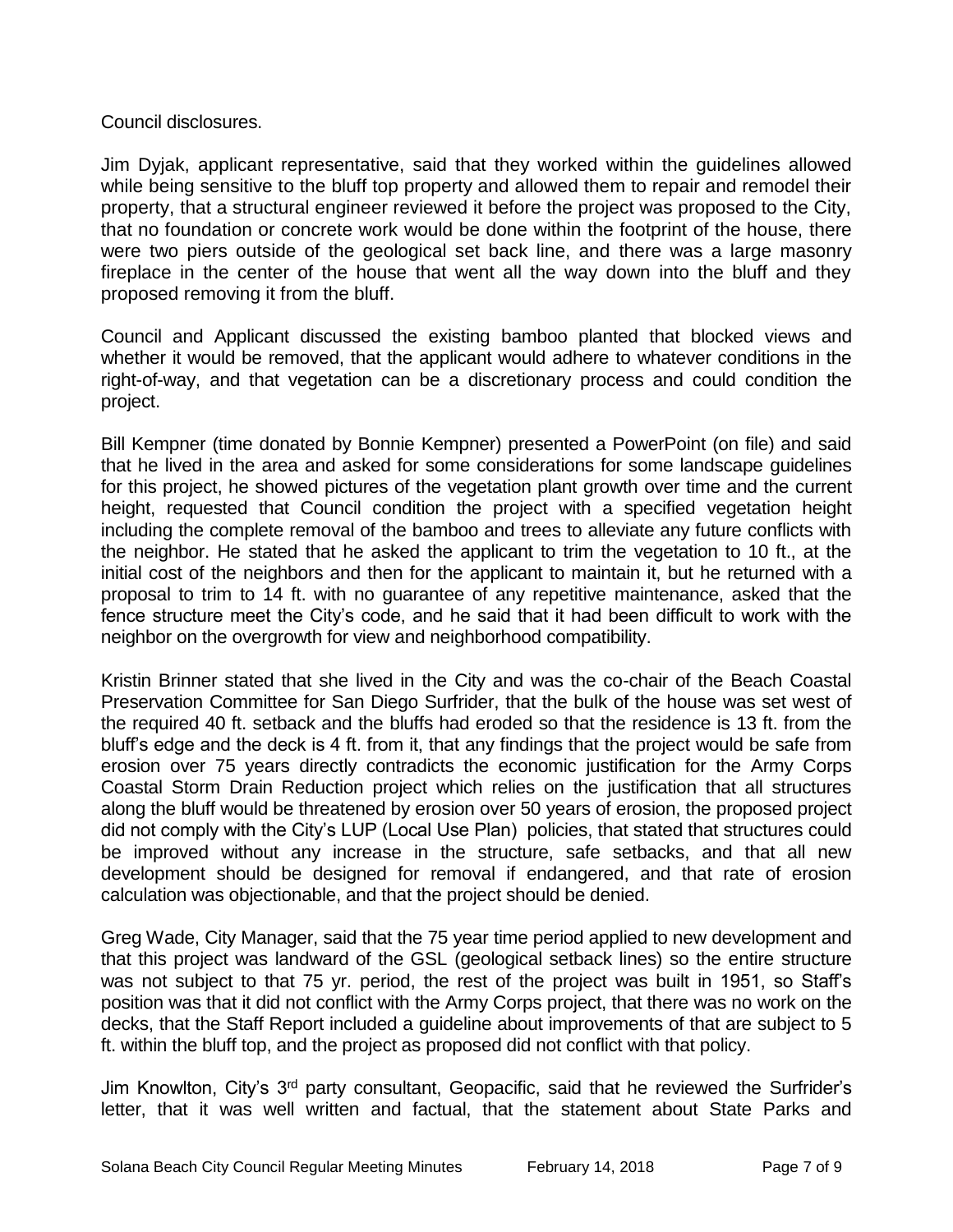Recreation had disallowed walls, that State Parks had reversed some of their opinions lately about seawalls, and that they would consider them, that the issue with this property was that it was existing non-conforming and built before the Coastal Commission Act was adopted, that the LUP required a site specific evaluation by a geotechnical engineer and during his review he requested they justify the .2 instead of the .4 and was approved, the erosion rate would create the bluff set back going into the structure within the 75 yr. period which would eventually put the property in danger allowing them to go to Coastal to request approval to stabilize the bluff, but at the moment this was an existing non-conforming which allowed a remodel if certain parameters were met, which had been, and that the bluff would erode further in the future, but would not affect this application or the Coastal Development Permit application.

Council and Mr. Knowlton discussed that seawalls could not be applied for if a structure was built after 1971, that 90% of properties on the bluff met that GSL and would have erosion eventually, that Coastal had been approving these situations as long as it was not a new development, that in the past Coastal did not like seawalls but they seemed to have changed their position, that an emergency condition still allows a seawall, that Coastal would add a condition to monitor and that if a 50% threshold was met it would require them to return to apply for a new development, and that Coastal had conditioned approvals of new developments waiving their right for a seawall, that before the 75 yrs. this property would most likely be in danger, that elements of the project subject to that erosion rate falling behind the GSL, allowed the protection of those new elements, and that the elements behind the GSL would not be protected, that all of the house within the 40 ft. setback zone should not be there if it was a new structure, that it was still a theoretical discussion on which erosion would apply, the certified LUP allowed for less than the suggested rate of erosion if there were specific conditions of the site that warranted it, and that any future development would be cumulative increasing their threshold and meeting 50%.

Councilmember Edson stated that she could not remember exactly if she may have heard a past project on this house or another one nearby when she was on the View Assessment Commission.

Discussion ensued regarding that vegetation should comply with fence rules of 42 inches maximum height due to findings of neighborhood compatibility and adjacency to a public easement to maintain views in a major view corridor requiring perimeter landscaping to be in line with fencing.

**Motion:** Moved by Councilmember Nichols and second by Councilmember Edson to close the public hearing. **Approved 4/0/1** (Absent: Marshall). Motion carried.

**Motion:** Moved by Councilmember Nichols and second by Councilmember Hegenauer to approve with conditions of vegetation to meet fence regulations. **Approved 4/0/1** (Absent: Marshall). Motion carried.

# **C. STAFF REPORTS**: (C.1.)

*Submit speaker slips to the City Clerk.*